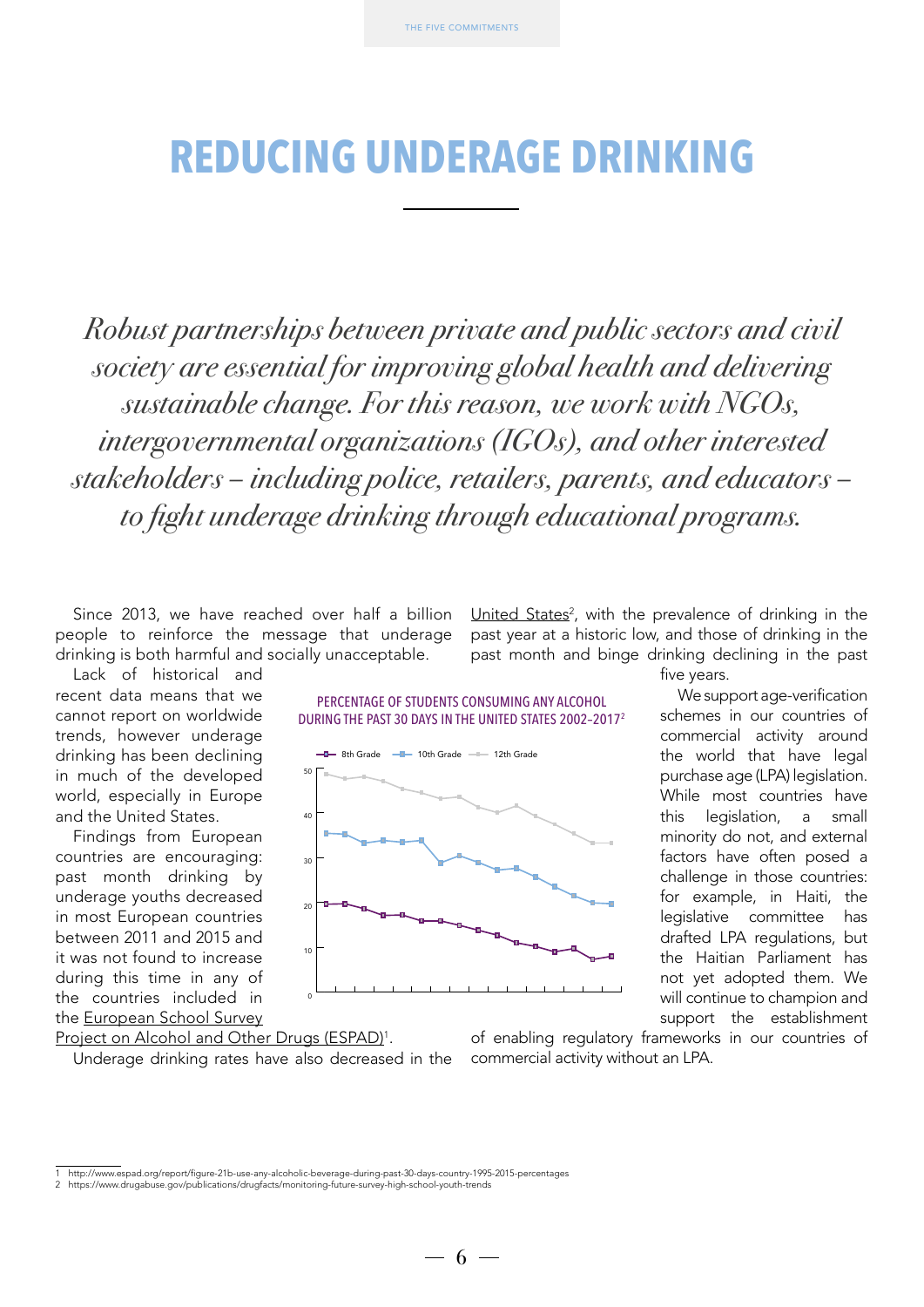

#### **ACTION 2:** UNDERAGE EDUCATIONAL INITIATIVES

# 546m

We collectively reached over half a billion people between 2014 and 2017 through channels including websites, social media, TV and radio broadcasts, and newspapers.



# 3.0m

influencers\*\*\* reached with education programs and materials designed to prevent and reduce underage purchase and consumption of alcohol via face-to-face interactions between 2015 and 2017.

6.0m

underage individuals reached with education programs and materials via face-to-face interactions such as lectures and seminars between 2015 and 2017.

64 Education programs

have operated in an average of 64 countries per year (between 2013 and 2017).

\*\*The countries without LPA are Bangladesh, Cambodia, the<br>Democratic Peoples' Republic of Korea, the Democratic Republic<br>of Timor-Leste, Djibouti, Guinea-Bissau, Haiti, Sao Tome and<br>Principe, Sierra Leone, South Sudan, and

 $55\,$ 

85

We had hoped to continue to build on the 2015 performance and expand educations programs into more countries over the five-year period, but we encountered challenges both in sustaining multi-market programs and building capacity of local partnerships with NGOs and IGOs in many countries of commercial activity.  $50$ 

\*\*\*An influencer is an individual who affects or changes the opinions or behavior of other people, for example parents, teachers, other adults, and community leaders.

\*Our initial research identified a higher n alcohol sales are permitted but without LPA regulation. Over the five years, we have undertaken further legal research to determine that Greece and Comoros have LPA regulations, and that the National Assembly of Vietnam adopted an alcohol policy incorporating LPA in 2014. We added South Sudan to our list of countries without an LPA in 2015, and Guinea-Bissau and Togo in 2016.

7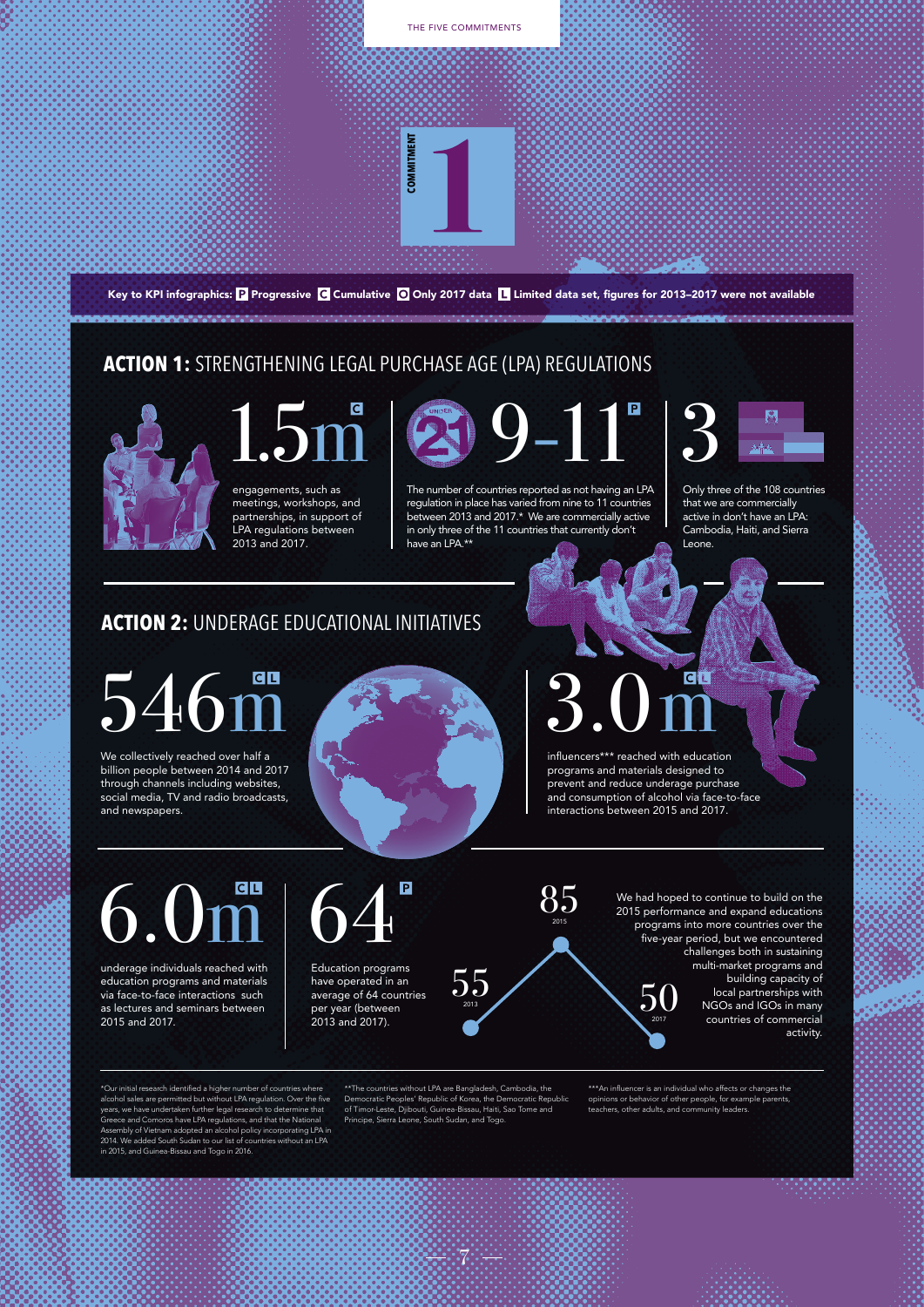## **COMMITMENT 1 IN ACTION**

The following case studies are selected from our regional and national programs, highlighting a diverse set of actions, priorities, geographies, and challenges. They reflect the many ways we work around the world, and represent programs implemented by individual companies as well

as through partnerships. Our secretariat, the International Alliance for Responsible Drinking (IARD) recorded good practices from these and other programs and identified tools for practitioners, to create our **[Alcohol Education](http://alcoholedguide.org/)** Guide<sup>1</sup> to help combat underage drinking.

#### **BEST PRACTICE:** "ČLOVĚČE, NEZLOB SE" ("STAY COOL")

Researchers found that 90% of underage youths in the Czech Republic had consumed alcohol, and that 70% had never been stopped from buying it. Molson Coors launched "Stay Cool" in 2014 to help fight underage drinking by giving retailers the tools to deal calmly and effectively with underage youths trying to buy alcohol.

Dealing with these situations can be stressful, so the campaign taught retailers how to recognize and effectively manage common scenarios where underage youths may try to buy beverage alcohol. For example, when a shop is busy, the cashier is under pressure to serve customers quickly and may be less likely to check for ID. The guide explained how to handle the situation professionally and calmly, and reminded staff of their legal responsibilities. The guide also reminded staff of the wide range of beverages that can contain alcohol and prompted them to ask for ageverification ID when serving younger customers.

Many of the Czech Republic's largest supermarket groups supported the scheme, including COOP, Tesco, and Kaufland, and training was also freely available to the public; since the project's launch approximately 16,990 people have completed the training.



#### **SHAPING SOCIETY:** AGAINST UNDERAGE DRINKING IN JAPAN





Asahi's "小学生に対する飲酒防止啓発ツール 「ど うする?どうなる?お酒のこと」" [\("What would you](https://www.asahibeer.co.jp/csr/tekisei/kids/)  [do? What could happen? Learn about alcoholic](https://www.asahibeer.co.jp/csr/tekisei/kids/)  [beverages"\)](https://www.asahibeer.co.jp/csr/tekisei/kids/) 2 campaign teaches pupils, from primary school up to high school, about the harms of underage drinking. The program empowers children to refuse alcohol by roleplaying scenarios where it's offered to them; the campaign also tells adults not to give alcohol to children, and reminds them of the legal consequences for doing so.

Approximately 35,000 copies of the guide are distributed every year, with 720,000 given out in total (as of December 2017) since its launch in 2007. The campaign was revised and updated in 2017, with an accompanying interactive, animated website, and Asahi distributed 72,000 copies of the guide in that year.

#### **PARTNERSHIP:** PRATA OM ALKOHOL ["TALK ABOUT ALCOHOL"](https://prataomalkohol.se/)<sup>3</sup>

The Swedish Spirits and Wines Suppliers (SVL) partnered with organizations including the Swedish Brewers Association to launch this campaign to change 13- to 17-year-olds' attitudes towards underage drinking.

Pupils learn how to resist social and peer pressure to drink alcohol through class activities including role playing; these exercises can be run at three different levels to match each class's previous experience with alcohol. Children

also get involved through competitions to create responsible drinking messages, and the campaign advises parents on how to discuss underage drinking with their children and helps teachers to draw in and motivate the whole school.

*Bacardi, Diageo, and Pernod Ricard are three of the members of the SVL. The members of the Swedish Brewers Association include Carlsberg.*



 $-8-$